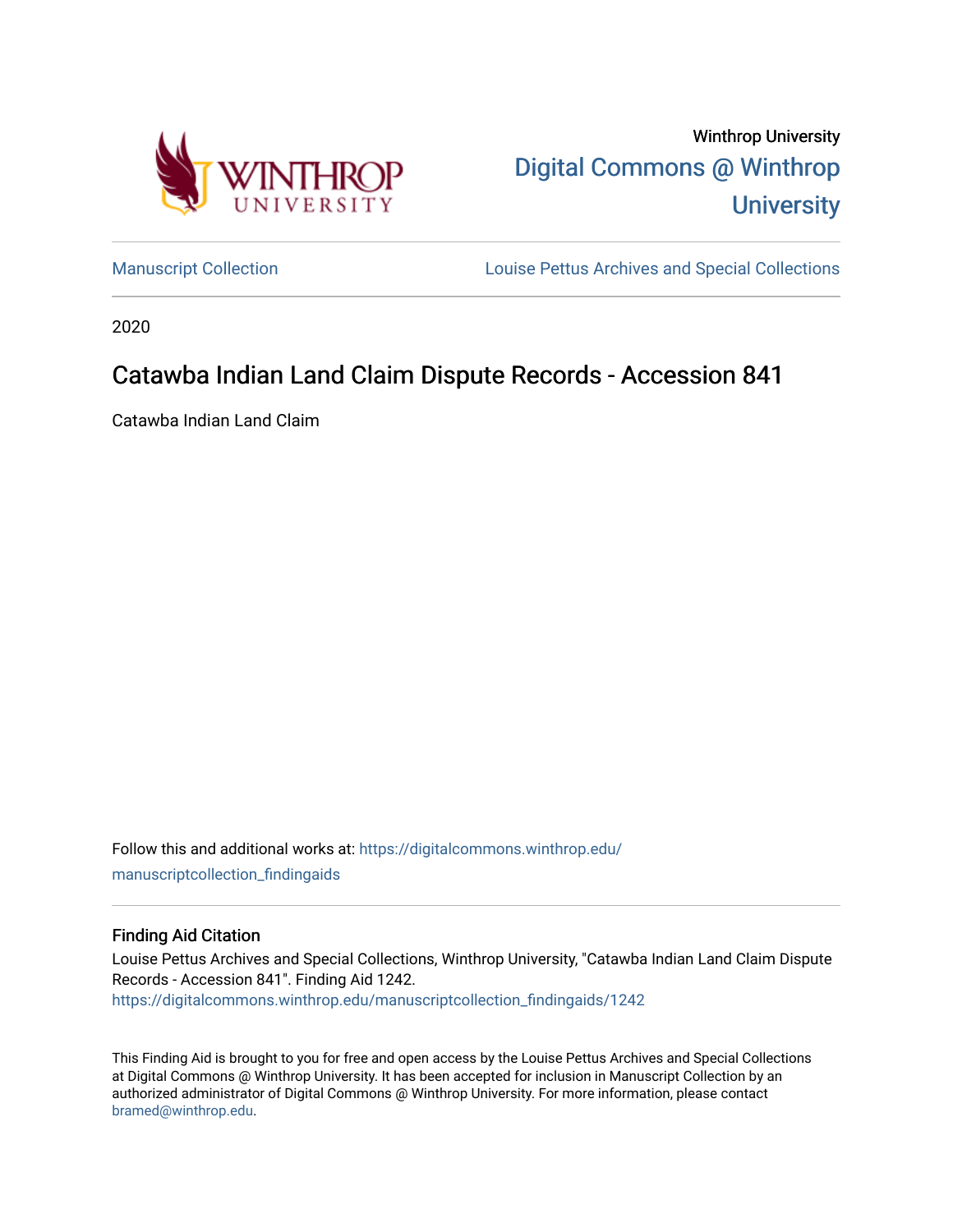# **WINTHROP UNIVERSITY LOUISE PETTUS ARCHIVES & SPECIAL COLLECTIONS**

# **MANUSCRIPT COLLECTION**

# **ACCESSION 841**

# **CATAWBA INDIAN LAND CLAIM DISPUTE RECORDS**

1978-1993

56 Boxes, 243 Folders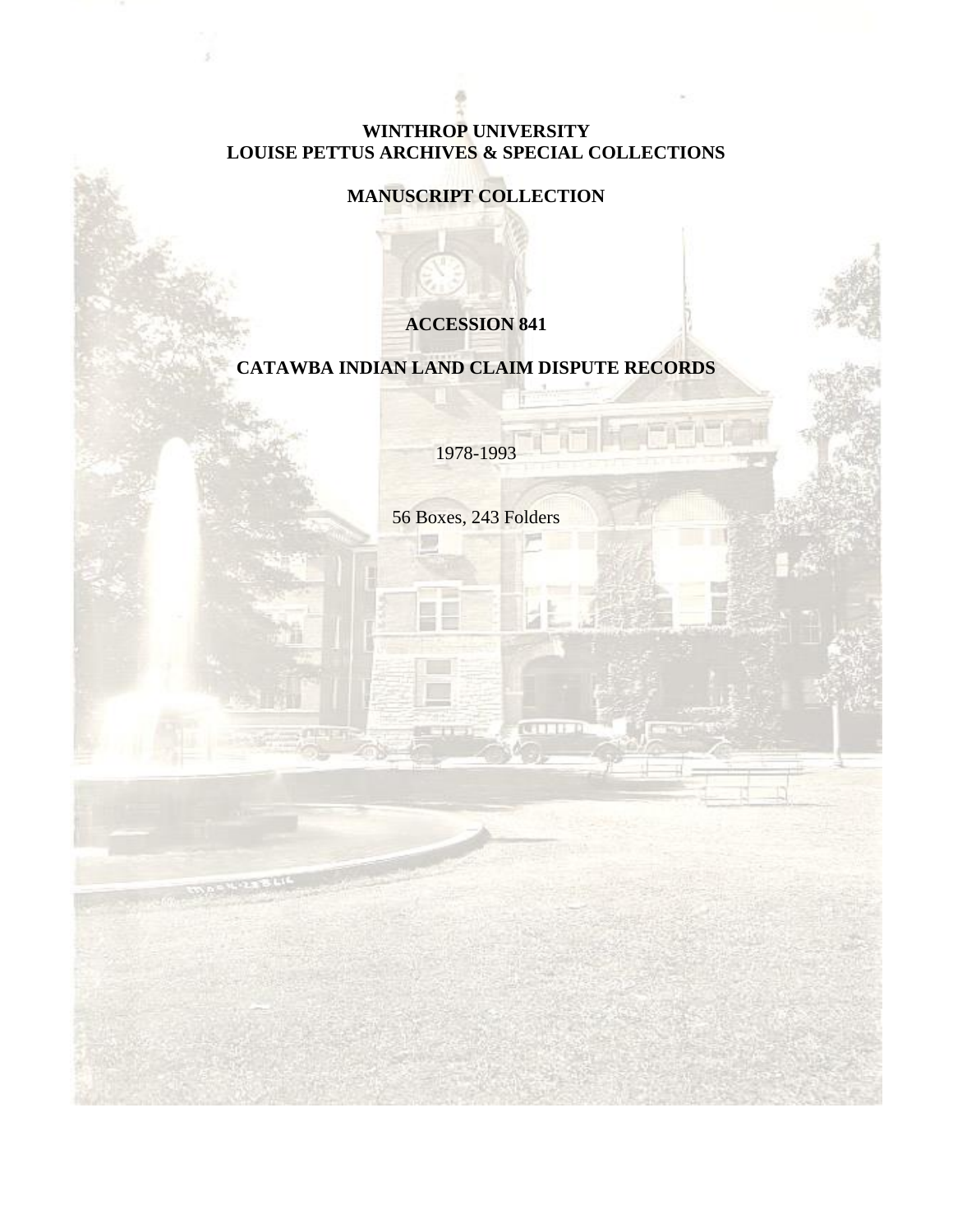#### **WINTHROP UNIVERSITY LOUISE PETTUS ARCHIVES AND SPECIAL COLLECTIONS**

#### **MANUSCRIPT COLLECTION**

ACC. NO.: **841**<br>ADDITIONS: **779**, **....**, **Example 20** PROCESSED BY: **Gary Baker**<br>DATE: <u>December 5, 1</u> DATE: December 5, 1996 NO. OF SECTIONS: 2

**I**

#### **CATAWBA INDIAN LAND CLAIM DISPUTE RECORDS**

The records and papers of the defense's case were donated to the Archives on February 1, 1994 by Daniel Byrd.

Linear feet of shelf space occupied: 14.0 Approximate number of pieces: 28,000

Restrictions: Open to researchers under the rules and regulations of the Louise Pettus Archives & Special Collections at Winthrop University.

Literary Rights: For information concerning literary rights please contact the Louise Pettus Archives & Special Collections at Winthrop University.

Scope and Content: **This collection consists of the records used by the defense attorney Daniel M. Byrd, Jr. in the Catawba Indian land claim trial. It exhibits the land rights and laws that were contested in the local and federal courts. Included in the collection are correspondence, memoranda, appendices, reports, financial references, legal briefS, newspaper clippings, and other records concerning the land dispute. Correspondents include Strom Thurmond, State Attorney General Daniel McLeod, Ken Holland, John Spratt, and Floyd Spence. S***outh Carolina v. Catawba Indian Tribe, Inc.***, 476 U.S. 498 1986 was an important case regarding aboriginal title in the United States. A settlement was eventually reached where the Catawba Indian Nation's aboriginal title was revoked in exchange for \$50,000,000 in 1993. This collection would prove invaluable to anyone researching the Catawba Indian Nation, its history, and relation to local history.**

Transfer Items: None.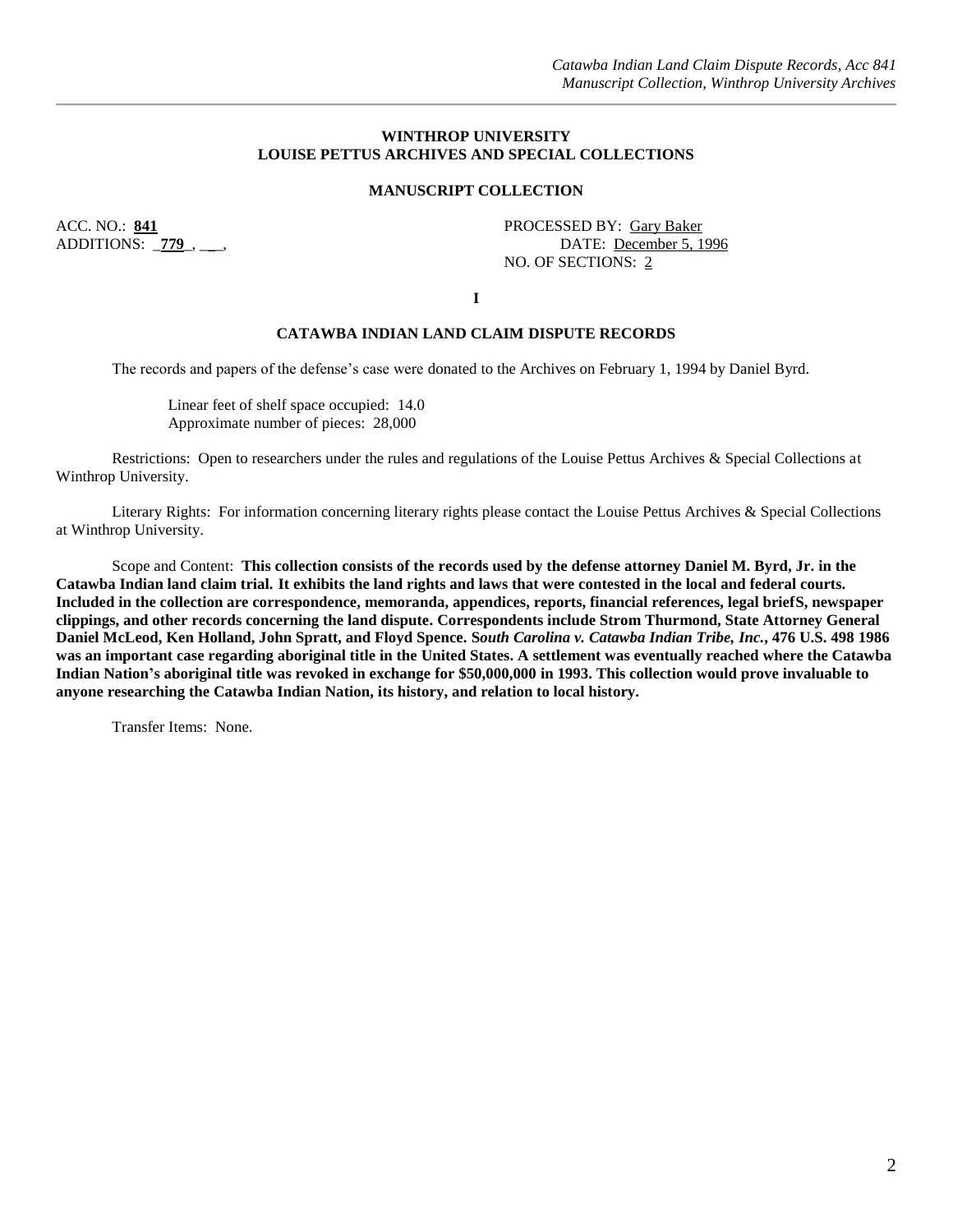### **DESCRIPTION OF SERIES**

|         | <b>Box(es)</b> Folder(s)<br><b>Series</b> |                                                                                                                                                                                                                                                                                 | Year(s)                         |  |
|---------|-------------------------------------------|---------------------------------------------------------------------------------------------------------------------------------------------------------------------------------------------------------------------------------------------------------------------------------|---------------------------------|--|
| 1       | 1                                         | 1980, 1982, 1986,<br>1987, 1990                                                                                                                                                                                                                                                 |                                 |  |
| -1      | $\mathfrak{2}$                            | CORRESPONDENCE<br>Various correspondence from attorney firm of Leatherwood, Walker, Todd, and<br>Mann regarding the Catawba case. In chronological order. This firm worked on<br>behalf of the defendants.                                                                      | 1980-1992                       |  |
| 1       | 3                                         | <b>CORRESPONDENCE</b><br>Various correspondence from attorney firm of Hale and Dorr regarding the Catawba<br>case. In chronological order. This firm worked on behalf of the defendant.                                                                                         | 1978-1992                       |  |
| $1 - 2$ | $4-6$                                     | CORRESPONDENCE<br>Various correspondence from attorney firm of Bell, Boyd, and Lloyd regarding the<br>Catawba case. This firm worked on behalf of the defendants. In chronological order.                                                                                       | 1981-1993                       |  |
| 2       | $7 - 8$                                   | CORRESPONDENCE<br>Various correspondence from law firm of Byrd and Byrd regarding the Catawba<br>case. Plans and strategies for the defense are included. In chronological order.                                                                                               | 1978-1993                       |  |
| 3       | 9                                         | <b>CORRESPONDENCE</b><br>Compilation of correspondence from the miscellaneous law firms representing<br>various people associated with this case that were defendants against the Catawba<br>tribe. In chronological order.                                                     | 1978-1992                       |  |
| $3 - 5$ | $10-27$                                   | NEWSPAPER CLIPPINGS<br>Collection of newspaper clippings that pertain to the Indian land claim. Subjects<br>include hearings, maps, legislation decisions, etc. No arrangement. (Dates are<br>marked on individual clippings.)                                                  | 1977-1993                       |  |
| 5       | 28                                        | NEWSPAPER CLIPPINGS<br>Photocopies of newspaper clippings which were used in court pertaining to the case.                                                                                                                                                                      | 1977-1991                       |  |
| $6 - 7$ | 29-33                                     | CASES USED AS REFERENCES<br>Past cases regarding miscellaneous Indian land claims that could have been used<br>during the Catawba case. No specific arrangement.                                                                                                                | 1867-1991                       |  |
| 7       |                                           | 34-35a LAW NOTES<br>Information from chapters in difference books and documents of the court that do<br>not specifically deal with the Catawba case but are references for the case. Also<br>include are a filing of Discovery Order and a copy of "Laws of the United States." | 1815, 1966, 1978,<br>1983, nd   |  |
| 8       | 35 <sub>b</sub>                           | CONGRESSIONAL REPORTS<br>Various articles and reports regarding the Catawba case and a few miscellaneous<br>past cases relevant to the plaintiffs. No specific arrangement.                                                                                                     | 1871, 1924, 1978,<br>1983, 1984 |  |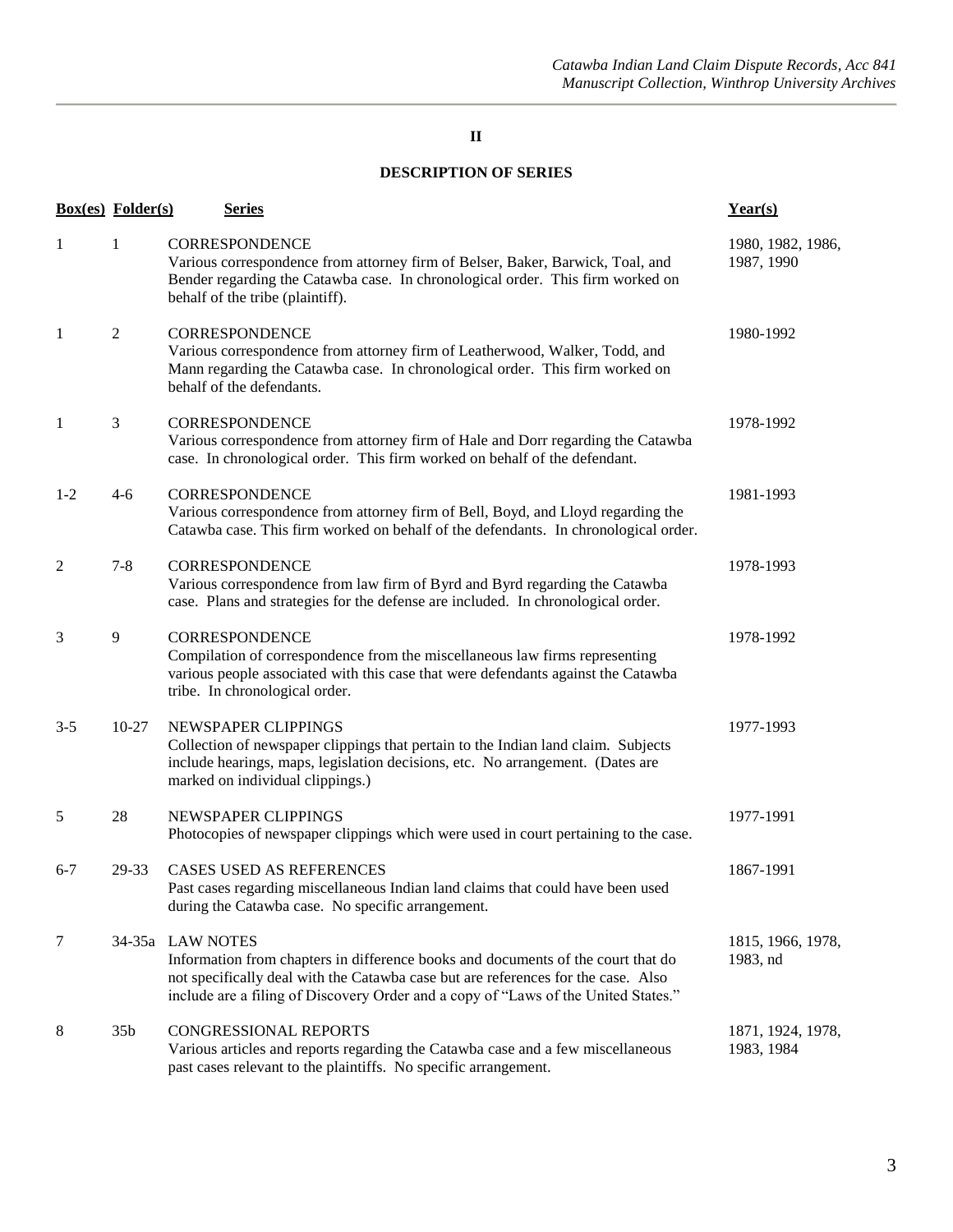|           | <b>Box(es)</b> Folder(s) | <b>Series</b>                                                                                                                                                                                                                                                                                       | Year(s)                               |  |
|-----------|--------------------------|-----------------------------------------------------------------------------------------------------------------------------------------------------------------------------------------------------------------------------------------------------------------------------------------------------|---------------------------------------|--|
| 8         | 36                       | MEMORANDUMS AND STATE STATUTES<br>Variety of information from Bell, Byrd, and Lloyd regarding their research of other<br>cases and the relevancy of those cases to the Catawba case. Included is an article,<br>"The States and Indian Jurisdiction" and "The Statutes At Large in South Carolina." | 1838, 1873, 1978,<br>1988             |  |
| $8-9$     | 37-39                    | <b>NOTES</b><br>Handwritten notes written by lawyers involved with the case. The notes have<br>anything from ideas, past cases, defendant's situations, to defense plans. No<br>particular arrangement.                                                                                             | 1977-1993                             |  |
| $9-10$    | $40 - 45$                | <b>EXPENSE REPORTS AND TIME SHEETS</b><br>Time sheets and records relating to the hours and costs of lawyers that were charged<br>to the clients. The reports are in no specific order.                                                                                                             | 1978-1992                             |  |
| 11        | 46                       | <b>CORRESPONDENCE</b><br>Correspondence from the Tri-County Land Owners Association and from defendants<br>regarding matters of the case. Correspondence are directed toward newspaper<br>editors, congressmen, and the President. A financial report is included.                                  | 1978-1992                             |  |
| 11        | 47-48                    | DEFENDANT INFORMATION<br>A list of Byrd & Byrd clients detailing various costs to individual clients. Also<br>included are listings of claimants and the amount of acreage they owned. Affidavits<br>and map number locations are also given. In alphabetical order.                                | nd                                    |  |
| 11        | 49                       | <b>MISCELLANEOUS</b><br>Contains a treasurer's report for the Tri-County Land Owners Association, a list of<br>defendants, defendants' titles to real estate, and a fax from Representative John<br>Spratt.                                                                                         | 1983, 1989, 1992, nd                  |  |
| $12 - 13$ | 50-61                    | RECORDS OF LAND UNDER CONTENTION<br>Records describing the areas of land under contention. No particular arrangement but<br>information for each title of area regarding its owner is kept together.                                                                                                | 1959, 1973, 1981,<br>1988, 1989, 1990 |  |
| 13        | $62 - 63$                | <b>LAND SALES</b><br>A description of land sales and ownership. Description includes: dates of purchase,<br>amount of land, location, price, etc. Colonial records are also referenced. Arranged<br>in folders by dates, but a listing is included which accounts the records numerically.          | 1752-1846, 1988                       |  |
| 14        | 64-67                    | <b>LAND TITLES</b><br>A description of the land titles for most of the property under contention. Noted is<br>the amount, when and where the land was purchased. Deeds of ownership are also<br>documented with the land titles. Most of the information is photocopied.                            | 1840-1944                             |  |
| 15        | 68                       | PROPERTY LIST<br>A list of all defendants at the time of the trial opening proceedings. A list of both the<br>lands owners and occupants is given as is every activity that occurred on the given<br>land e.g. Buildings, extensions, etc.                                                          | 1962-1980                             |  |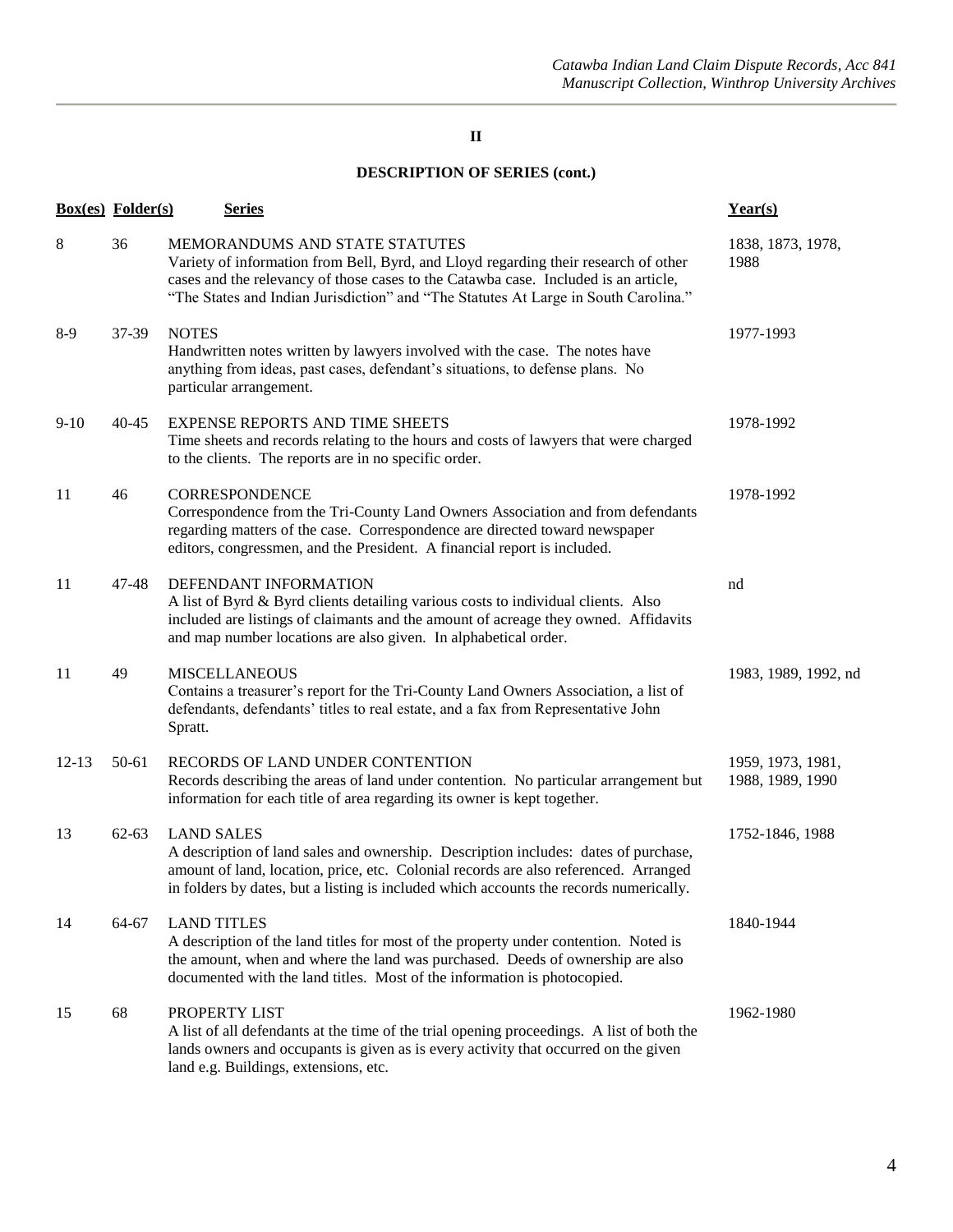|         | <b>Box(es)</b> Folder(s) | <b>Series</b>                                                                                                                                                                                                                                                                                                                                                                                  | Year(s)         |
|---------|--------------------------|------------------------------------------------------------------------------------------------------------------------------------------------------------------------------------------------------------------------------------------------------------------------------------------------------------------------------------------------------------------------------------------------|-----------------|
| 15      | 69                       | <b>SAMUEL KNOX</b><br>Information derived from several court cases and papers that relate to the first lease<br>of the land under contention that was first leased to Samuel Knox in 1785.<br>(photocopies)                                                                                                                                                                                    | 1785            |
| 15      | 70-71                    | <b>EXHIBITS</b><br>Exhibits, used in court to explain land ownership and property of all defendants and<br>industry that occupies the land in dispute. Documents differ from trust agreements<br>to land titles to county records and affidavits.                                                                                                                                              | nd              |
| 16      | $72 - 73$                | <b>SPRINGS INDUSTRY</b><br>A defendant in the case documents of information pertaining to the company and its<br>owners, location, production manufacturing, and the defense in this case. Also<br>documented are land deeds and titles, correspondence to law firms, senators and the<br>Attorney General.                                                                                    | 1978-1992       |
| 16      | 74                       | APPOINTMENT OF ATTORNEY<br>Signed by all the defendants appointing lawyers to act in whatever way to serve their<br>best interests.                                                                                                                                                                                                                                                            | 1980            |
| $16-17$ | 75-80                    | <b>EXHIBITS</b><br>Exhibits used in court for the defense are chronological order. Listed are newspaper<br>clippings, past cases, correspondence from Congressmen, Bills from the House, State<br>legislation, settlement drafts and correspondence from the Attorney General as well<br>as other relevant documents.                                                                          | 1978-1982       |
| 18      | 81-84                    | <b>PAPERS</b><br>A series of typed papers that reference this case and other similar. Documents<br>introduce the case, make a case statement, provide a preliminary and provisional<br>statements. Indian policies are also noted as are the potential economic impacts of a<br>land take over.                                                                                                | 1980-1986       |
| 19      | 85-86                    | <b>CASE STUDIES</b><br>Two case studies that outline the Catawba Indians and their land claim case. One is<br>entitled, "The Catawba Indians from Earliest Times to the American Revolution" by<br>Joab M. Lesene and the other is entitled, "The Catawba Indian Land Claim and Its<br>Effect on Title to Land in York and Lancaster Counties" by a lawyer in the case<br>named Mitchell Byrd. | 1932, 1985-1986 |
| 19      | 87                       | <b>COURT OF APPEALS</b><br>Various forms (blank) and documents from the office of the U.S. Court of Appeals<br>relating to disclosure of Financial Interest, an interlocutory order, transcripts, a pre-<br>argument review, a stays of mandate, and an order of dismissal.                                                                                                                    | 1976-1979, 1981 |
| 19-30   | 88-130                   | <b>COURT CASES</b><br>All information from every proceeding at the different levels of court form District<br>Court to the court of appeals to the Supreme Court all in chronological order. The<br>full case for both sides is made apparent and clear defined. All testimony used is<br>documented as are exhibits and past cases.                                                           | 1979-1992, nd   |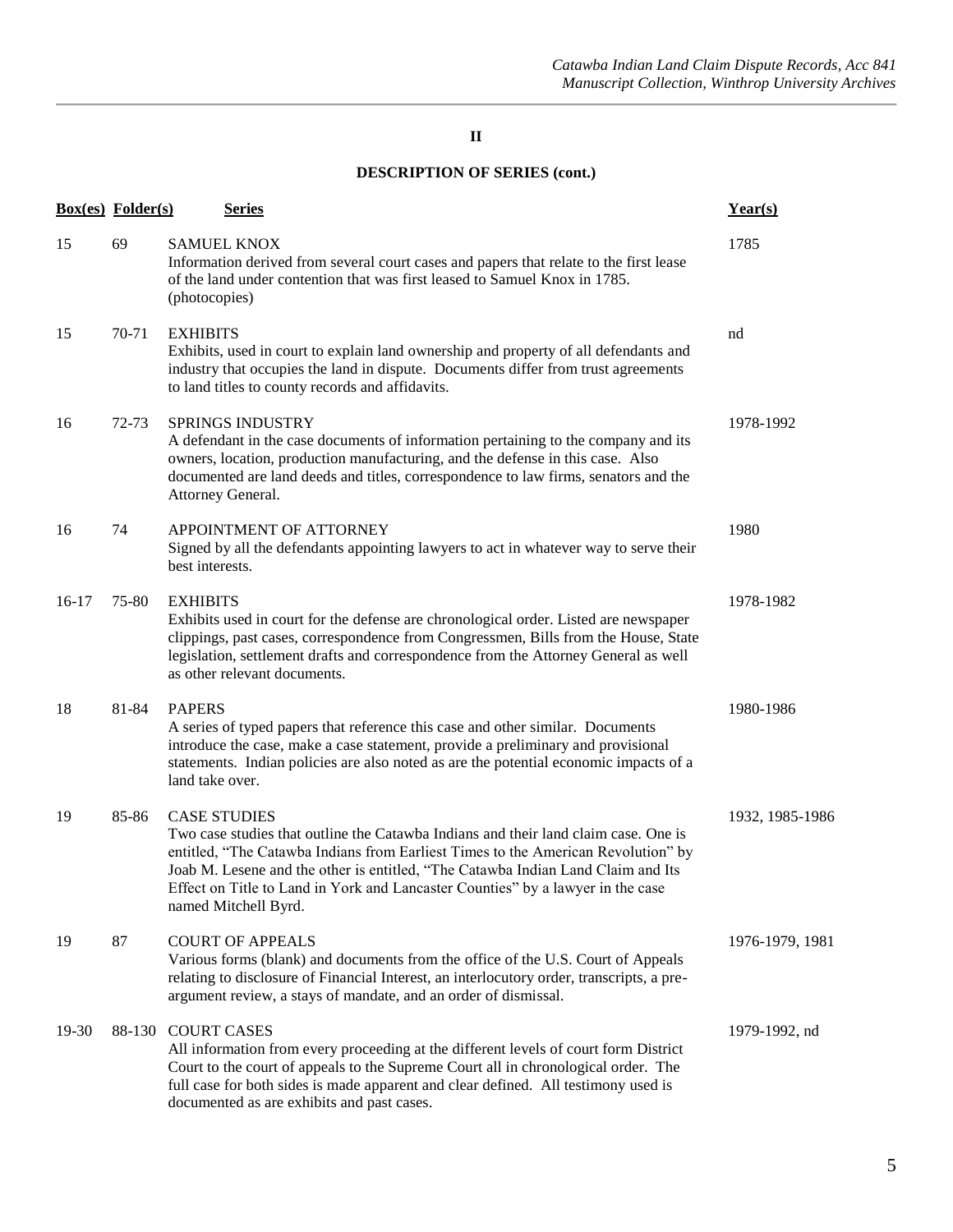|           | Box(es) Folder(s) | <b>Series</b>                                                                                                                                                                                                                 | Year(s)    |
|-----------|-------------------|-------------------------------------------------------------------------------------------------------------------------------------------------------------------------------------------------------------------------------|------------|
| 31        | 131               | RESPONSE TO MOTION OF DISMISSAL<br>Court document pertaining to the plaintiff, Catawba Tribe's response to the<br>defendant, State of South Carolina's motion to dismiss. Included is a table of<br>authorities of reference. | nd         |
| 31        | 132               | APPENDIX OF MEMORANDUM<br>Court document entitled, "Appendix of Memorandum in Support of Motion to<br>Dismiss." Contains various documents that would help the defendants receive the<br>dismissal of the case.               | nd         |
| 31        | 133               | SUPPLEMENTAL MEMORANDUM<br>The plaintiff, Catawba Tribe's supplemental memorandum in opposition to<br>defendants motion for summary judgment.                                                                                 | nd         |
| 32        |                   | 134-135 EXHIBITS TO PLAINTIFF<br>Documents of the "Exhibits to the Plaintiff Catawba Tribe's Response to<br>Defendants' Motion to Dismiss the Case." Files within are designated by 1-61.                                     | 1986       |
| 32        | 136               | <b>MEMORANDUM</b><br>Three copies of the defendant's reply memorandum in support of a motion to<br>dismiss.                                                                                                                   | 1980       |
| 32        | 137               | <b>REPORT BOOKLET</b><br>Supreme Court report on the case: State of Connecticut vs. Mohegan Tribe.<br>(Reference case.)                                                                                                       | 1980       |
| 32        | 138               | <b>REPORT BOOKLETS</b><br>Two copies of the report about the case: "The Pechanga Band of Mission Indian vs.<br>Kacor Realties, Inc." (Reference case.)                                                                        | 1981       |
| 33        | 139               | <b>APPEALS REPORTS</b><br>Appeals reports pertaining to the cases: Dennison/Dennison vs. Topeka Chambers<br>Industrial Development Corp. and also Catawba Indians vs. State of S.C.                                           | 1982, 1983 |
| $33 - 34$ |                   | 140-143 COURT APPEALS<br>Appeals of Catawba Indian tribe vs. the State of South Carolina. Appendix, vol. I-<br>Ш.                                                                                                             | 1982, 1983 |
| 34        | 144               | SUPPLEMENTAL MEMORANDUMS<br>Supplemental memorandums concerning the Catawba Indian Land Claims case.                                                                                                                          | 1982       |
| 34        | 145               | RESPONSE TO NEW MATTER<br>Tribe vs. South Carolina the Defendant's appellees brief in response to new matters.                                                                                                                | 1983       |
| 34        | 146               | <b>BRIEFS</b><br>Several briefs relating to the case as of the October 1984 term.                                                                                                                                             | 1984       |
| 34        | 147               | <b>APPENDICES</b><br>Two copies of Joint Appendix for the October 1984 briefs.                                                                                                                                                | 1984       |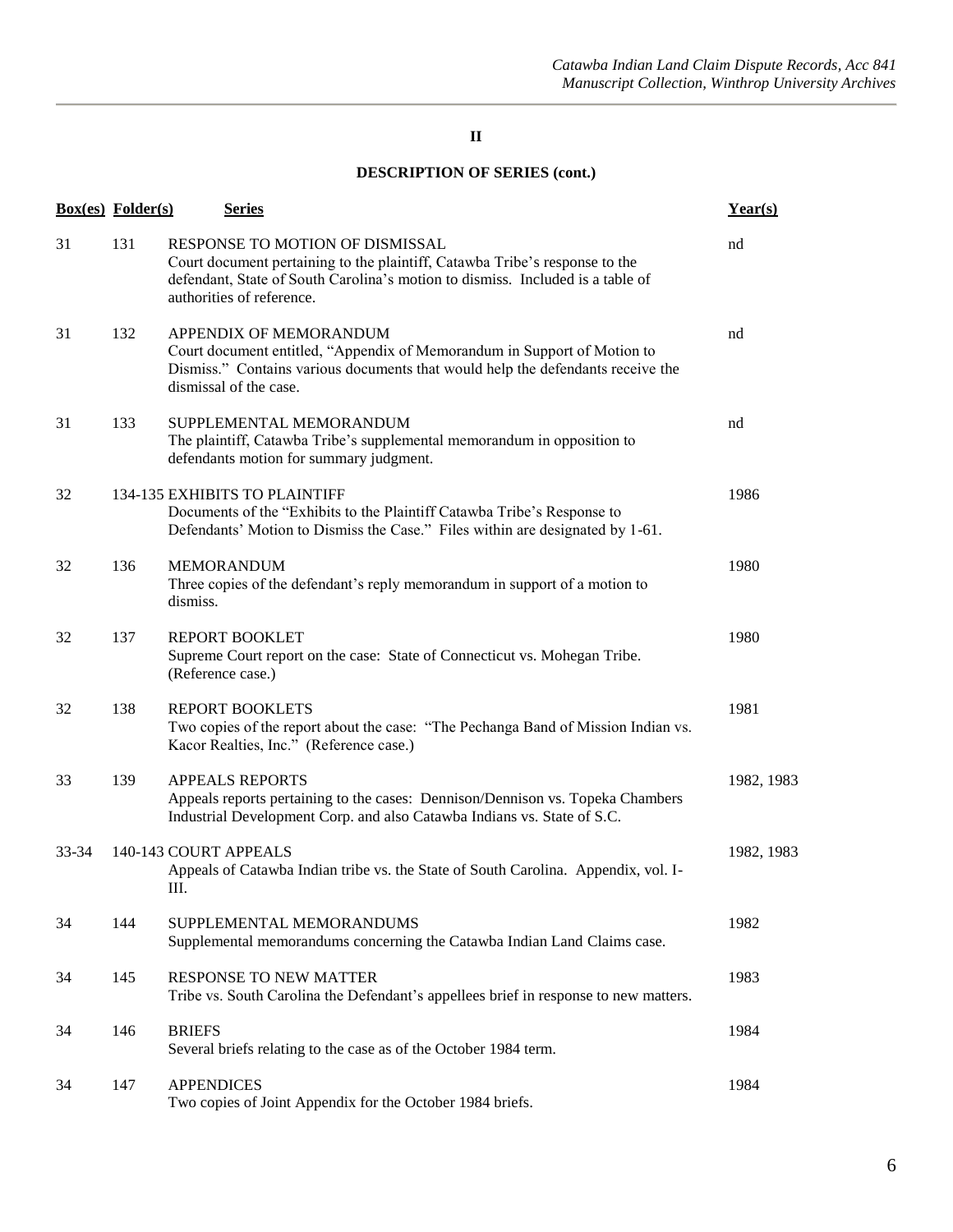| <b>Box(es)</b> Folder(s) |     | <b>Series</b>                                                                                                                                                                            | Year(s)          |
|--------------------------|-----|------------------------------------------------------------------------------------------------------------------------------------------------------------------------------------------|------------------|
| 35                       |     | 148-150 COURT BRIEFS<br>Various court briefs, writs, and appendices regarding either opposition or defense of<br>the Catawba Land claims.                                                | 1984             |
| 36                       | 151 | <b>BRIEF OF PETITIONERS</b><br>Brief of petitioners relating to the case.                                                                                                                | 1984             |
| 36                       | 152 | <b>COURT BRIEFS</b><br>Respondent's brief, post-argument of respondent's brief, and reply brief of<br>petitioner.                                                                        | 1985             |
| 36                       |     | 153-156 COURT BRIEFS<br>Briefs relating to memorandums in opposition, briefs in reply to supplemental briefs,<br>motions and memorandums by the defendants, and statutes of limitations. | 1986             |
| 37                       |     | 157-159 PETITIONS<br>Petitions for Writ of Certiorari to the U.S. Court of Appeals including the Reply<br>Brief all concerning the Catawba Tribe.                                        | 1988, 1989       |
| 37                       | 160 | SUPPLEMENTAL BRIEF<br>Catawba Tribe's supplemental brief on the "State Law Questions Presented for<br>Instruction."                                                                      | 1988             |
| 37-38                    |     | 161-167 AFFIDAVITS<br>Collection of affidavits in support of the motion for summary judgment by certain<br>defendants.                                                                   | 1989             |
| 39                       |     | 167-169 PETITIONS/MEMORANDUMS<br>Collection of petitions for Writ of Certiorari and a Memorandum of Points of<br>Authorities.                                                            | 1988, 1989, 1990 |
| 40                       |     | 170-173 MEMORANDUMS<br>Memorandums of Points and Authorities and a reply to defendant's opposition to<br>class certification all in reference to the Catawba Indian case.                | 1990             |
| 41                       | 174 | <b>MEMORANDUMS</b><br>A memorandum and a reply memorandum in support of defendant's motion for<br>summary judgment.                                                                      | 1990             |
| $41 - 42$                |     | 175-180 APPENDICES<br>Supplemental appendices to reply to memorandum in support of defendant's motion<br>for summary judgment.                                                           | 1990             |
| $42 - 43$                |     | 181-182 PETITION<br>Petition for Writs of Mandamus relating to the Catawba case.                                                                                                         | 1989, 1991       |
| 43                       |     | 183-186 AFFIDAVITS<br>Affidavits in support of the motion for summary judgment by certain defendants.                                                                                    | 1989             |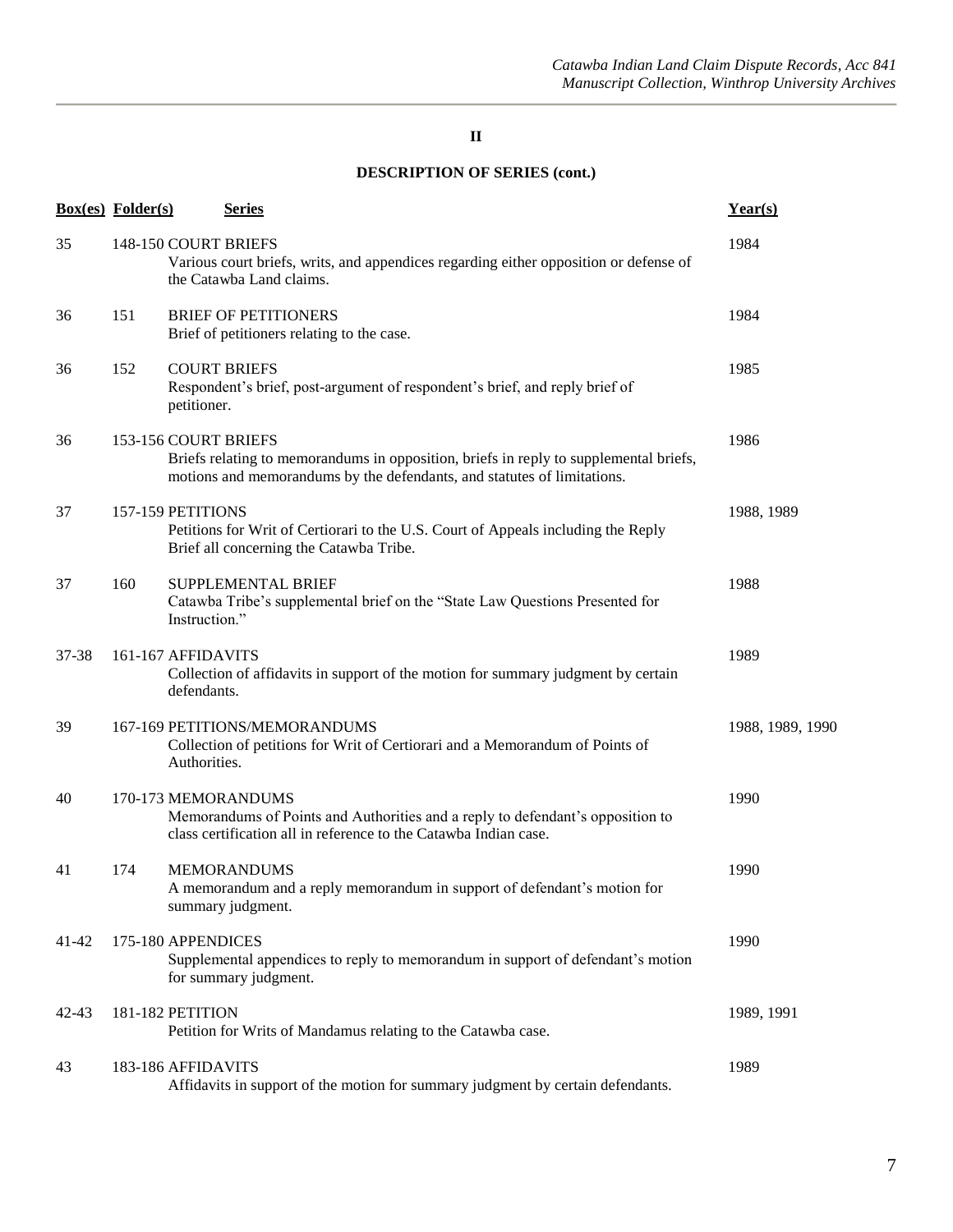|       | <b>Box(es)</b> Folder(s) | <b>Series</b>                                                                                                                                                                                                                       | Year(s)            |
|-------|--------------------------|-------------------------------------------------------------------------------------------------------------------------------------------------------------------------------------------------------------------------------------|--------------------|
| 44-45 |                          | 187-191 BRIEFS<br>Briefs of the defendants, appellant's opening brief, and an appendix to appellant's<br>opening brief all in relation to the Catawba case.                                                                         | 1991               |
| 45    |                          | 192-193 APPENDICES<br>Supplemental appendices on behalf of the City of Rock Hill, and also Citizens of<br>Southern National Bank of S.C. All in relation to the Catawba case.                                                       | 1991               |
| 46-47 |                          | 194-197 JOINT APPENDICES<br>Joint appendices filed by the council for the appellant (Catawba Tribe). Contains<br>four volumes.                                                                                                      | 1991               |
| 48    | 198                      | <b>PUBLICATION</b><br>"Assumation of the Appeal by the Catawba Tribe."                                                                                                                                                              | 1992               |
| 48    |                          | 199-200 PETITIONS<br>Petitions of Writ of Certiorari in reply to brief in opposition and to defendants.                                                                                                                             | 1992               |
| 48    | 201                      | <b>BRIEF</b><br>Brief of defendants (State of S.C.) in the Catawba case.                                                                                                                                                            | 1991               |
| 48    | 202                      | <b>MAINE LAW REVIEW</b><br>"A Defense of Non-Intercourse Act Claims: The Right of Tribe's Existence," in<br>reference to the Mashpee Tribe of Maine. (A chapter from, Maine Law Review by<br>James D. Sinclair and William F. Lee.) | 1979               |
| 48    | 203                      | <b>REPORT</b><br>Litigation report regarding the Catawba Indian land claim.                                                                                                                                                         | 1977               |
| 49    | 204                      | <b>CLAIMS COMMISSION</b><br>A case put before the Indian Claim's commission. The Oneida nation of New York<br>verses The United States.                                                                                             | 1976               |
| 49    | 205                      | <b>REFERENCE BOOK</b><br>Native Americans A Legal/Historical Collection. Information pertaining to legal and<br>historical documents involving various tribes which might have been used in the<br>Catawba case as references.      | 1990               |
| 49    | 206                      | <b>ALTA</b><br>American Land Title Association publication entitled, "Indian Land Claims Under<br>the Non-Intercourse Act: The Constitutional Basis and Need for a Legislative<br>Solution."                                        | 1978               |
| 49-50 |                          | 207-208 RESEARCH MATERIALS<br>Research materials based on the Catawba Indian reservation claim.                                                                                                                                     | $1760 - 1991$ , nd |
| 50    |                          | 209-211 CASE SUMMARY<br>A compiled summation of the whole case up until 1977. Included are maps,<br>references, petitions, and reports.                                                                                             | 1764-1977          |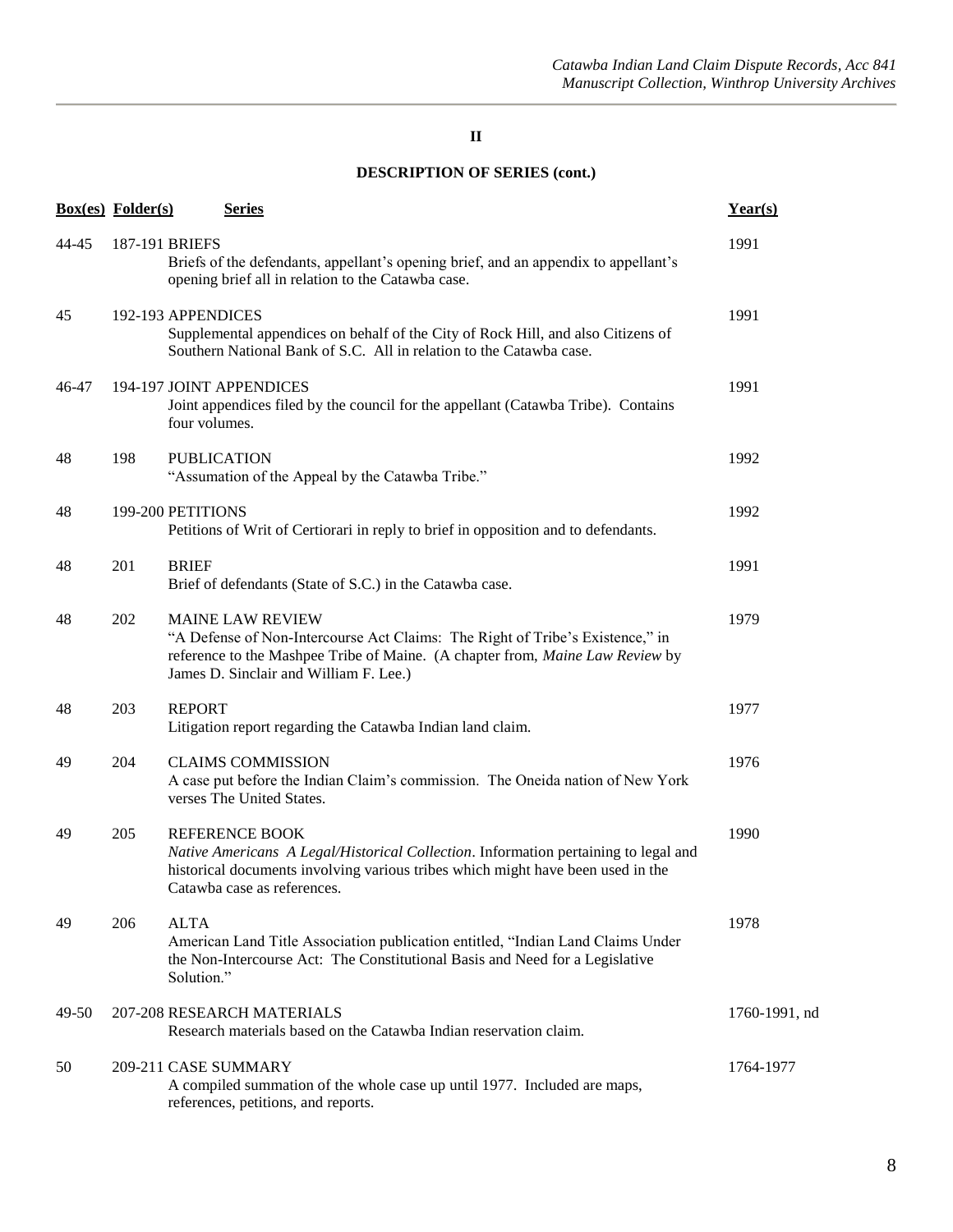|       | <b>Box(es)</b> Folder(s) | <b>Series</b>                                                                                                                                                                                                                                                             | Year(s)                        |
|-------|--------------------------|---------------------------------------------------------------------------------------------------------------------------------------------------------------------------------------------------------------------------------------------------------------------------|--------------------------------|
| 51-52 |                          | 212-219 RESEARCH MATERIAL<br>Research manual concerning the Catawba Indians. Records include: a 99 year lease<br>record, eastern land claims information, and various correspondence. The manual<br>includes information dating from the 1700's to the 1900's.            | nd                             |
| 53    | 220                      | <b>SURVEYOR'S INDEX</b><br>The surveyor's plat book and Indian commissioner's rent book. A comprehensive<br>index.                                                                                                                                                        | nd                             |
| 53    | 221                      | <b>LAND ANALYSIS</b><br>Proposed Catawba Indian Reservation land. Use analysis. Publication was prepared<br>for the tribe by the surveyor Wilbur Smith and associates.                                                                                                    | nd                             |
| 53    | 222                      | MEMBERSHIP ROLL<br>Notice of final membership roll of the Catawba tribe. This list was compiled in<br>pursuant to section 1 of the Act of September 21, 1959. (73 STAT. 592)                                                                                              | 1960                           |
| 53    | 223                      | <b>CORRESPONDENCE</b><br>Correspondence in relation to the Catawba Claim Committee. Included is various<br>insurance information, meeting minutes, and an ADHOC committee list.                                                                                           | 1990, 1992                     |
| 53    | 224                      | CORRESPONDENCE<br>Correspondence relating to the Native American rights fund. Includes a "History of<br>Injustice", time line, appendices, and a newsletter from "Totally Equal Americans."                                                                               | 1983, 1985, 1986,<br>1990-1993 |
| 53    | 225                      | <b>MAPS</b><br>Various maps of the area under dispute. They show changes over time. Some may<br>have the date of when the particular areas before they were changed. Some have the<br>date of publication.                                                                | nd                             |
| 54    | 226                      | <b>LAW BOOK</b><br>Felix S. Cohen, Handbook of Federal Indian Law.                                                                                                                                                                                                        | ca1978                         |
| 54    | 227                      | <b>CERTIFICATE</b><br>A Certificate of Incorporation relating to the Tri-County Landowners Association,<br>Inc. Also included is an autographed picture of Strom Thurmond.                                                                                                | 1978                           |
| 54    | 228                      | PROCEEDINGS SUMMARY<br>A proceedings summary of the Task Force on the State Role in Indian Affairs. (Is an<br>overview of a meeting) Also included is a press statement, a chapter out of The<br>History of South Carolina, and a statement of petition.                  | 1977, 1980                     |
| 54    | 229                      | <b>ANALYSIS</b><br>An analysis of possible conflicts regarding the Catawba law suit. Also included are<br>memos, an amendment proposition, and a litigation resolution.                                                                                                   | 1959, 1978, 1981,<br>1982      |
| 54    | 230                      | <b>SESSION LAWS</b><br>A checklist of U.S. Session Laws provided by the Law Library sent to Dan Byrd.<br>Also included are copies of the advisory opinion issued by the Ethics Advisory<br>Committee reminding lawyers what they can and can not do in regards to a case. | 1976, 1981, 1992               |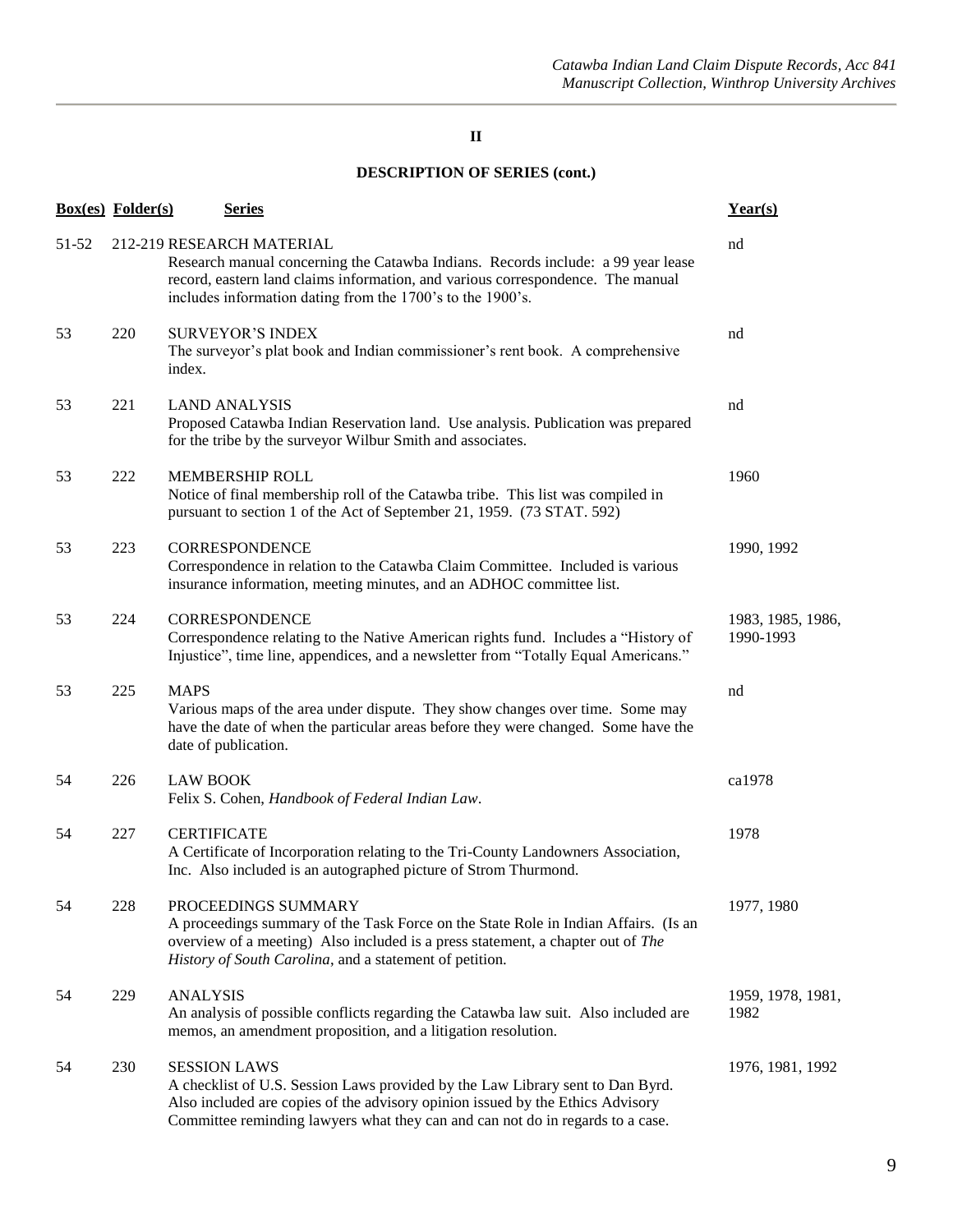|    | <b>Box(es)</b> Folder(s) |                   | <b>Series</b>                               |                                                                                                                                                                           |  |  | Year(s)    |
|----|--------------------------|-------------------|---------------------------------------------|---------------------------------------------------------------------------------------------------------------------------------------------------------------------------|--|--|------------|
| 54 | 231                      | <b>LITERATURE</b> |                                             | Two journals relating to Indian land claim cases. Title News, "The Alaskan Lands<br>Lock-up" and The Daily Oklahoman, "Legacy of Wounded Knee."                           |  |  | 1980       |
| 55 | 232                      | Interior.         | <b>CORRESPONDENCE</b>                       | Correspondence to Senator Strom Thurmond relating to the defense of the Land<br>Claim asking for support. Also included is a letter to Cecil Andrus, Secretary of the     |  |  | 1978-1982  |
| 55 | 233                      | Interior.         | <b>CORRESPONDENCE</b>                       | Correspondence to Senator Strom Thurmond relating to the defense of the Land<br>Claim asking for support. Also included is a letter to Cecil Andrus, Secretary of the     |  |  | 1977-1992  |
| 55 | 234                      | of S.C.           |                                             | GOVERNMENT CORRESPONDENCE<br>Correspondence from the Supreme Court of S.C. and the House of Representatives                                                               |  |  | 1977-1990  |
| 55 | 235                      |                   |                                             | SETTLEMENT ACT RELEASE<br>Letter to the Senate releasing a bill relating to the "Mashantucket Pequot Indian<br>Claims Settlement Act." Included are the agreement papers. |  |  | 1983       |
| 55 | 236                      | <b>AFFIDAVITS</b> | question is enclosed.                       | Affidavits in support of a motion for a Summary Judgment. A copy of the deed in                                                                                           |  |  | 1980, 1989 |
| 55 | 237                      |                   | <b>PUBLICATIONS</b>                         | Publication reports from the U.S. Supreme Court regarding Indian cases and<br>proposed bills for resolution of the Catawba Case.                                          |  |  | 1979-1993  |
| 55 | 238                      |                   | <b>CONGRESSIONAL BILLS</b>                  | Several bills relating to Catawba Indian Land Claim as well as the claims of other<br>Indian tribes. Also included is a pamphlet, "Papers of the Continental Congress."   |  |  | 1977-1981  |
| 56 | 239                      |                   | <b>CORRESPONDENCE</b><br>Indian Land Claim. | Correspondence relating to the Department of the Interior pertaining to the Catawba                                                                                       |  |  | 1977-1979  |
| 56 | 240                      | <b>JOURNAL</b>    | Decisions and Legislation."                 | Journal entitled, "Real Property, Probate, and Trust Journal: Annual Review of                                                                                            |  |  | 1977       |
| 56 | 241                      | defense fund.     | <b>IRS CORRESPONDENCE</b>                   | Internal Revenue Service material regarding the Catawba Indian Land Claim legal                                                                                           |  |  | 1978-1980  |
| 56 | 242                      |                   | <b>CORRESPONDENCE</b>                       | Correspondence relating to material received by or sent to Daniel McLeod. Also<br>included is a copy of the December, 1979, Indian Claims Bill.                           |  |  | 1977-1982  |